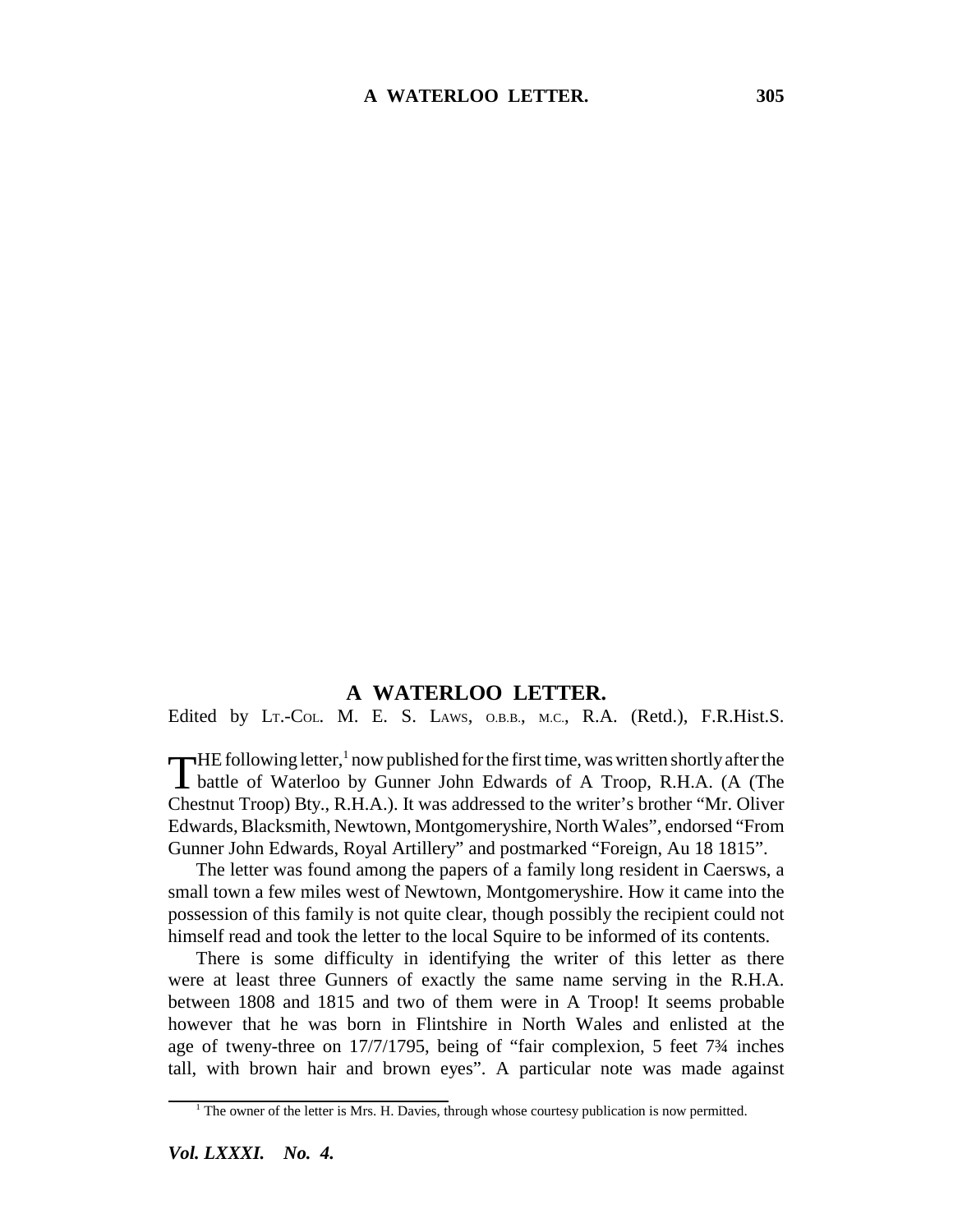## **306 A WATERLOO LETTER**

his name that he could both read and write—unusual accomplishments for a miner in those days. He appears to have been transferred<sup>1</sup> in November 1803 to No. 2 Division of Capt. Churchill's Troop of the R.A. Drivers at Canterbury, but on 1st April 1808 he was transferred<sup>2</sup> as a Gunner to D Troop, R.H.A. (now V Field Battery, R.A.), commanded by Capt. G. Lefebure and then stationed at Canterbury. Early in 1810, D Troop, R.H.A., was sent to the Peninsula and on 1st June Gunner John Edwards was posted to A Troop, R.H.A., with which unit he remained until after the Waterloo campaign.

Thereafter Gunner John Edwards fought through the whole of the Peninsula campaigns with A Troop, being present at the Coa, Busaco, Pombal, Rehinha, Cazal Nova, Foz d'Arouce, Sabugal, Fuentes d'Oñoro, Sieges of Cuidad Rodrigo and Badajoz, Salamanca, Vittoria, Pyrenees, Nivelle, Nive and Orthes. On the conclusion of the war in 1814, A Troop came home to Warley. It will be realized that Gunner John Edwards was by that time a thoroughly experienced soldier: during the whole of the fighting in the Peninsula he was absent from sickness on only one occasion—from July to December 1811.

The letter is printed below exactly as written, except for slight alterations in punctuation in a few places in order to make the meaning clear. In two cases the paper has been torn when the wax seals were broken and some words are therefore illegible. The missive was folded so as to form its own envelope and was secured by wax.

> Saint Deinanens,<sup>3</sup> France, July 14th 1815.

My dear Brother,

I reseved your Kind Letter and I am Happy to Hear from you and with Plesur I take up my pen to informe you That I am in Good Helth at present and I hope you and your wife and family Are the same. After Wee marched from Birmingham to Warley wee Remained theire But a short time, the rout<sup>4</sup> Came for us. We marched to Woolwich and we were fitted out for pursuing searvice<sup>5</sup> and messing. Happy I was we were reddy in 14 Dayes then wee embarked at Ramsgate and after a plesunt passage of 24 oures at sea wee landed at hostend<sup>6</sup> in Flanderes.

Flanderes is a verrey fine cunterey and verrey fine Groves and Riveres and one of the finest Knells in the woorld. wee marched through Brussels and Gent and manney other fine townes.

It was at Brussels where Louis the 18th was. I seed him there 2 or 3 times. wee Remained threr 12 Dayes. the Rout came at 11 o'Clock on the Evning of the 15 June. wee marched all that night and it rained verrey hard all that night the action of the 16th begun before wee could get up. wee were soon a nuff to see the Kings Life Guards<sup>7</sup> and 7th<sup>8</sup> and 1st Garmany<sup>9</sup> and

<sup>&</sup>lt;sup>1</sup> It is possible that he was discharged from the R.A. after the Peace of Amiens in 1802 and re-enlisted in the R.A. Drivers. The records are incomplete, but show that he joined the R.A. Drivers 1/11/1803.

<sup>&</sup>lt;sup>2</sup> He received a bounty of £1/10/0 on transfer.

<sup>&</sup>lt;sup>3</sup> Not identified.

<sup>&</sup>lt;sup>4</sup> Route—i.e. order to march.<sup>5</sup> <sup>5</sup> Obscure. <sup>6</sup> Ostend.

 $7$  Life Guards. This refers to the withdrawal from Quatre Bras to Waterloo.

<sup>&</sup>lt;sup>8</sup> 7 Hussars. 9 <sup>9</sup> 1 Hussars, King's German Legion. ?